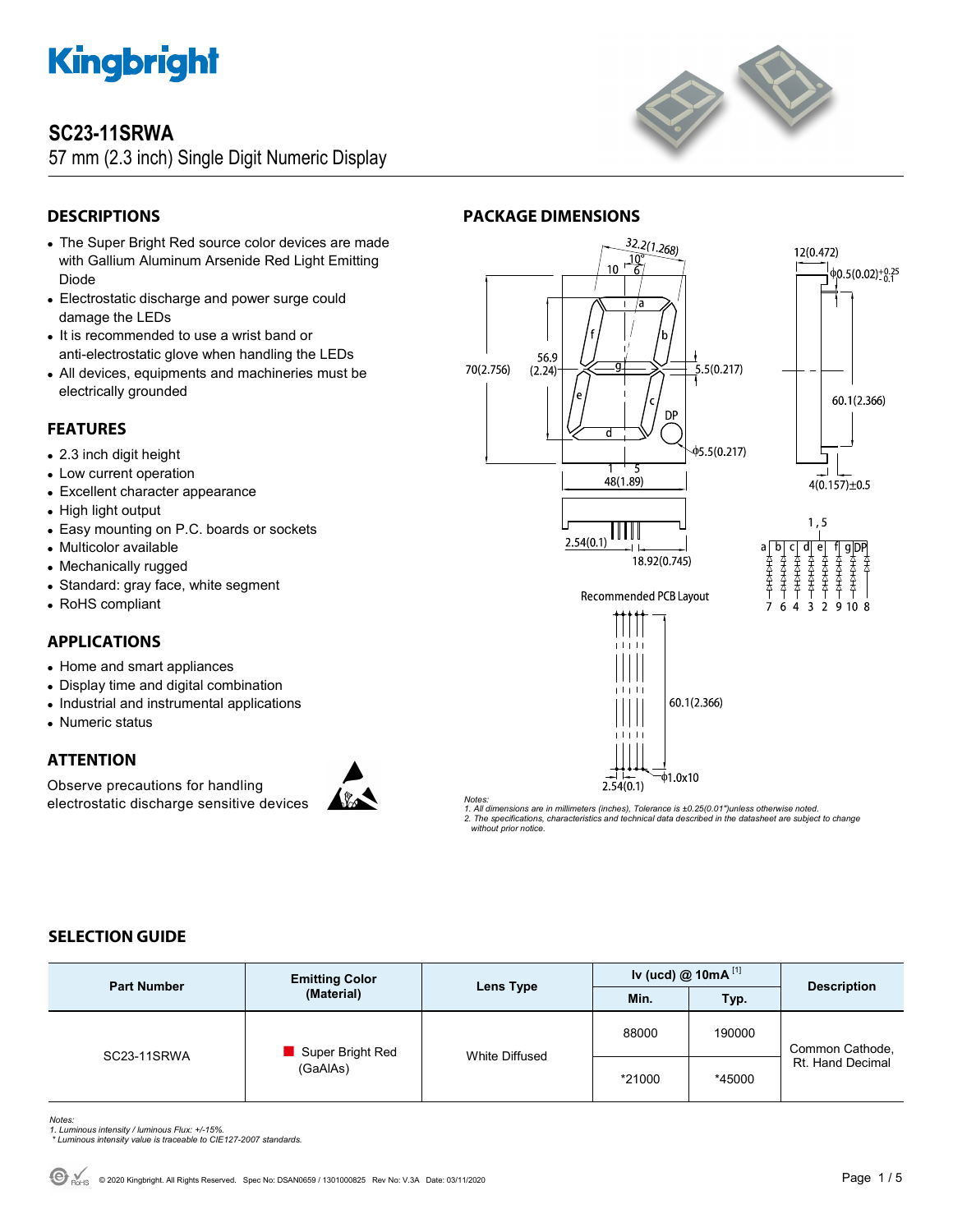#### **ELECTRICAL / OPTICAL CHARACTERISTICS at T<sub>A</sub>=25°C**

| <b>Parameter</b>                                                            | Symbol                       | <b>Emitting Color</b> | Value      |                          | <b>Unit</b> |
|-----------------------------------------------------------------------------|------------------------------|-----------------------|------------|--------------------------|-------------|
|                                                                             |                              |                       | Typ.       | Max.                     |             |
| Wavelength at Peak Emission $I_F = 10mA$                                    | $\Lambda_{\rm peak}$         | Super Bright Red      | 655        | $\overline{\phantom{a}}$ | nm          |
| Dominant Wavelength $I_F = 10mA$                                            | $\lambda_{\mathsf{dom}}$ [1] | Super Bright Red      | 640        | $\overline{\phantom{a}}$ | nm          |
| Spectral Bandwidth at 50% Φ REL MAX<br>$I_F = 10mA$                         | Δλ                           | Super Bright Red      | 20         | ٠                        | nm          |
| Capacitance                                                                 | C                            | Super Bright Red      | 45         | $\overline{\phantom{a}}$ | pF          |
| Forward Voltage $I_F$ = 10mA (Segment)<br>Forward Voltage $I_F$ = 10mA (DP) | $V_F$ <sup>[2]</sup>         | Super Bright Red      | 7.2<br>3.6 | 9.2<br>4.6               | $\vee$      |
| Reverse Current ( $V_R$ = 5V) (Per chip)                                    | I <sub>R</sub>               | Super Bright Red      |            | 10                       | μA          |

*Notes:* 

1. The dominant wavelength (λd) above is the setup value of the sorting machine. (Tolerance λd : ±1nm. )<br>2. Forward voltage: ±0.1V.<br>3. Wavelength value is traceable to CIE127-2007 standards.<br>4. Excess driving current and

| <b>Parameter</b>                                            | Symbol                  | Value                 | <b>Unit</b> |
|-------------------------------------------------------------|-------------------------|-----------------------|-------------|
| Power Dissipation (Per chip)                                | $P_D$                   | 75                    | mW          |
| Reverse Voltage (Per chip)                                  | $V_R$                   | 5                     | $\vee$      |
| Junction Temperature                                        | $T_j$                   | 115                   | °C          |
| <b>Operating Temperature</b>                                | $T_{op}$                | $-40$ to $+85$        | $^{\circ}C$ |
| Storage Temperature                                         | $T_{\text{stg}}$        | $-40$ to $+85$        | $^{\circ}C$ |
| DC Forward Current (Segment)<br>DC Forward Current (DP)     | ΙF                      | 30<br>30              | mA          |
| Peak Forward Current (Segment)<br>Peak Forward Current (DP) | $I_{FM}$ <sup>[1]</sup> | 155<br>155            | mA          |
| Electrostatic Discharge Threshold (HBM)                     |                         | 3000                  | $\vee$      |
| Lead Solder Temperature <sup>[2]</sup>                      |                         | 260°C For 3-5 Seconds |             |

### **ABSOLUTE MAXIMUM RATINGS at T<sub>A</sub>=25°C**

Notes:<br>1. 1/10 Duty Cycle, 0.1ms Pulse Width.<br>2. 2mm below package base.<br>3. Relative humidity levels maintained between 40% and 60% in production area are recommended to avoid the build-up of static electricity – Ref JEDEC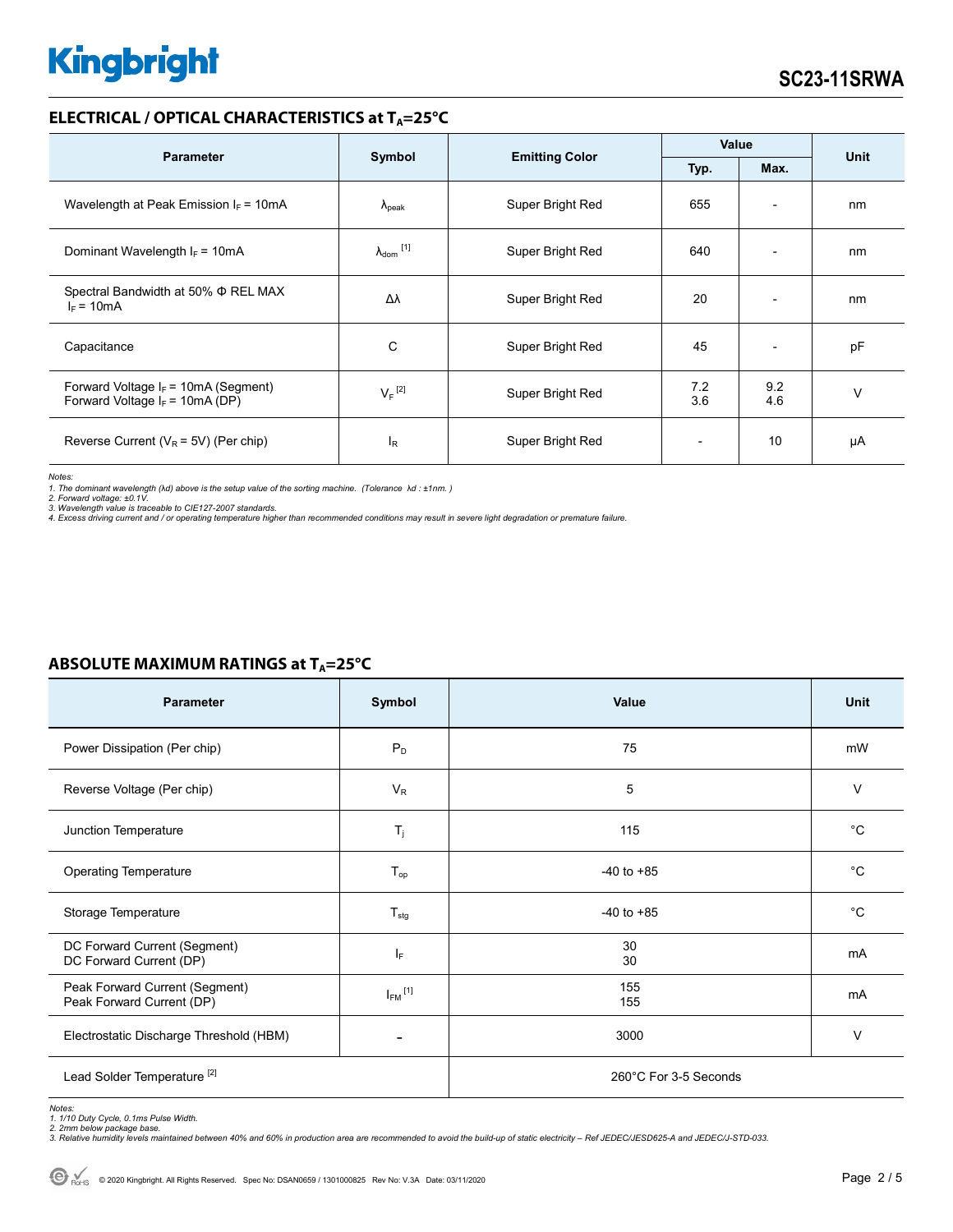### **TECHNICAL DATA**



### **SUPER BRIGHT RED (SEGMENT)**





© <sub>ROHS</sub> © 2020 Kingbright. All Rights Reserved. Spec No: DSAN0659 / 1301000825 Rev No: V.3A Date: 03/11/2020 **Page 3 / 5 Page 3 / 5**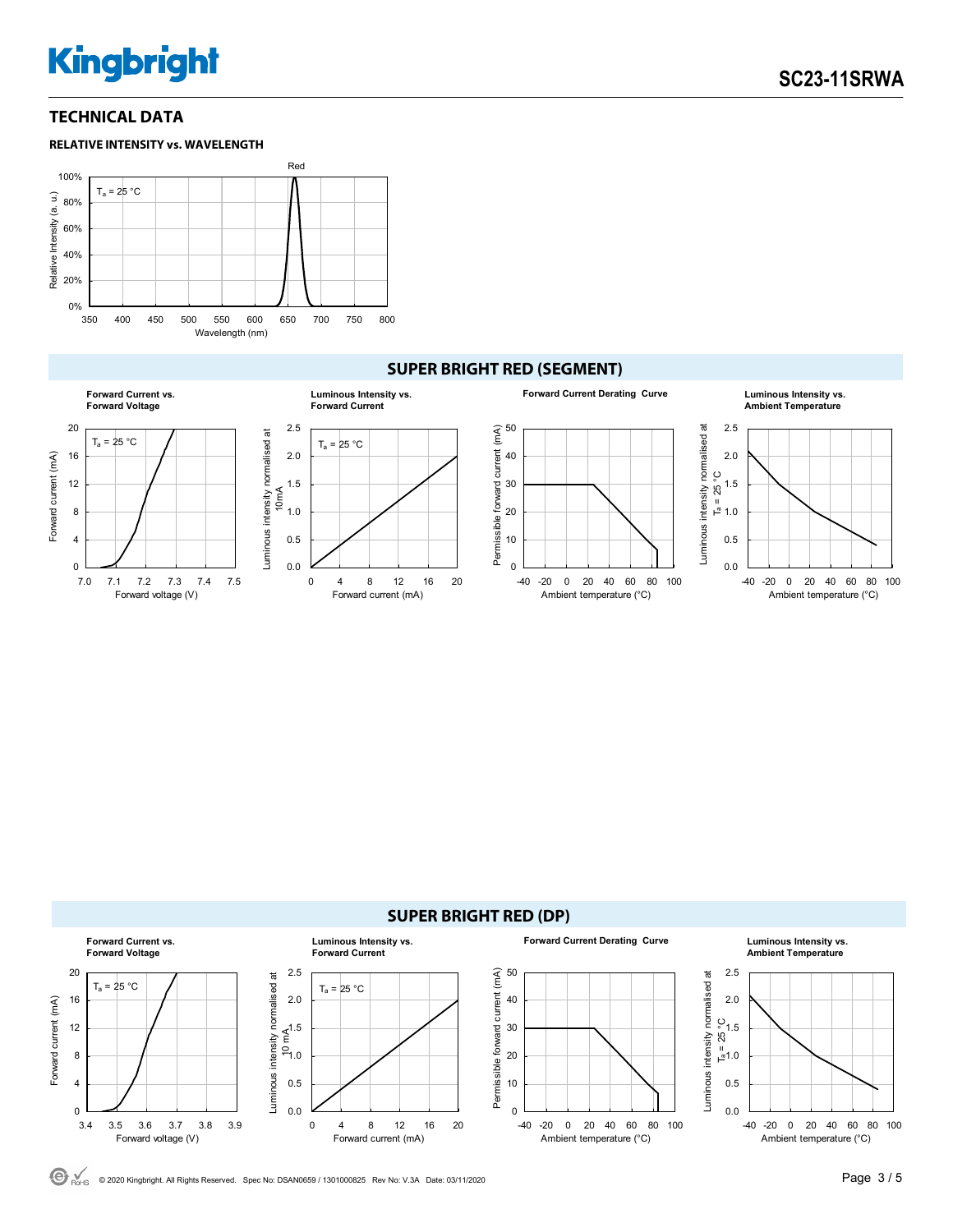#### RECOMMENDED WAVE SOLDERING PROFILE **A CONTACT A CONTACT SOLDERING PROFILE** SOLDERING PROFILE



- *Notes: 1. Recommend pre-heat temperature of 105°C or less (as measured with a thermocouple attached to the LED pins) prior to immersion in the solder wave with a maximum solder bath temperature of 260°C*
- *2. Peak wave soldering temperature between 245°C ~ 255°Cfor 3 sec (5 sec max).*
- *3. Do not apply stress to the epoxy resin while the temperature is above 85°C.*
- *4. Fixtures should not incur stress on the component when mounting and during soldering process.*
- *5. SAC 305 solder alloy is recommended. 6. No more than one wave soldering pass.*
- *7. During wave soldering, the PCB top-surface temperature should be kept below 105°C.*

### **PACKING & LABEL SPECIFICATIONS**



### **THROUGH HOLE DISPLAY MOUNTING METHOD Lead Forming**

1. Do not bend the component leads by hand without proper tools. The leads should be bent by clinching the upper part of the lead firmly such that the bending force is not exerted on the plastic body.

### Clinch the lead terminal ith the benging tool  $F_{\rightarrow}$ F(bending stress) F(bending stress) Not Recommended Recommended

**Installation** 

- 1. The installation process should not apply stress to the lead terminals.
- 2. When inserting for assembly, ensure the terminal pitch matches the substrate board's hole pitch to prevent spreading or pinching the lead terminals. *(Fig.1)*
- 3. The component shall be placed at least 5mm from edge of PCB to avoid damage caused excessive heat during wave soldering.*(Fig.2)*









 $(Fig.2)$ 

Recommended

260pcs / Box

- 1. Through-hole displays are incompatible with reflow soldering.
- 2. If components will undergo multiple soldering processes, or other processes where the components may be subjected to intense heat, please check with Kingbright for compatibility.

### **CLEANING**

26 Tube / Box

- 1. Mild "no-clean" fluxes are recommended for use in soldering.
- 2. If cleaning is required, Kingbright recommends to wash components with water only. Do not use harsh organic solvents for cleaning because they may damage the plastic parts .
- 3. The cleaning process should take place at room temperature and the devices should not be washed for more than one minute.
- 4. When water is used in the cleaning process, Immediately remove excess moisture from the component with forced-air drying afterwards.

Outside Label